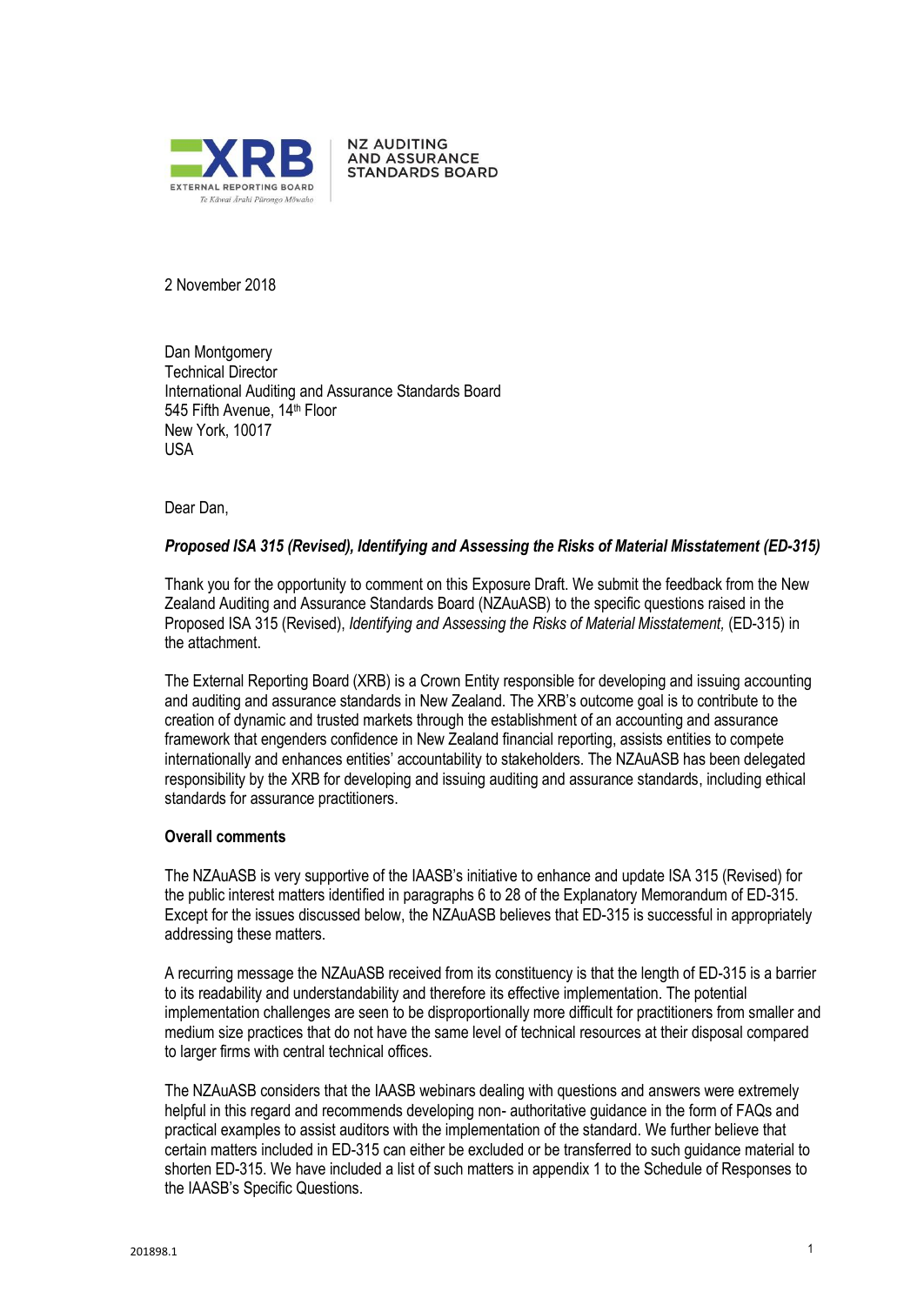Furthermore, the NZAuASB is of the view that the scalability of the ISAs remains an elusive objective and we do not consider that the proposed approach significantly improves the scalability of ISA 315 (Revised) compared to the extant standard.

Overall the NZAuASB believes that addressing scalability of the ISAs needs to be considered holistically across the suite of auditing standards and a fresh drafting approach may be needed to achieve scalability. The NZAuASB appreciates that the IAASB has commenced activities and a project in this regard. We support the IAASB's efforts to address scalability within individual standards until the fruition of such activities.

In formulating this response, the NZAuASB sought input from New Zealand constituents. Roundtables were held in both Auckland and Wellington. We were also fortunate to have Fiona Campbell, Task Force Chair, present two webinars to NZAuASB and AUASB constituents. Fiona was also present at one of our roundtables to answer questions which was very helpful to the participants.

Should you have any queries concerning our submission please contact me at the address details provided below or Sylvia van Dyk (sylvia.vandyk@xrb.govt.nz).

Yours sincerely,

#### **Robert Buchanan**

#### **Chairman**

Email: [robert@buchananlaw.co.nz](mailto:robert@buchananlaw.co.nz)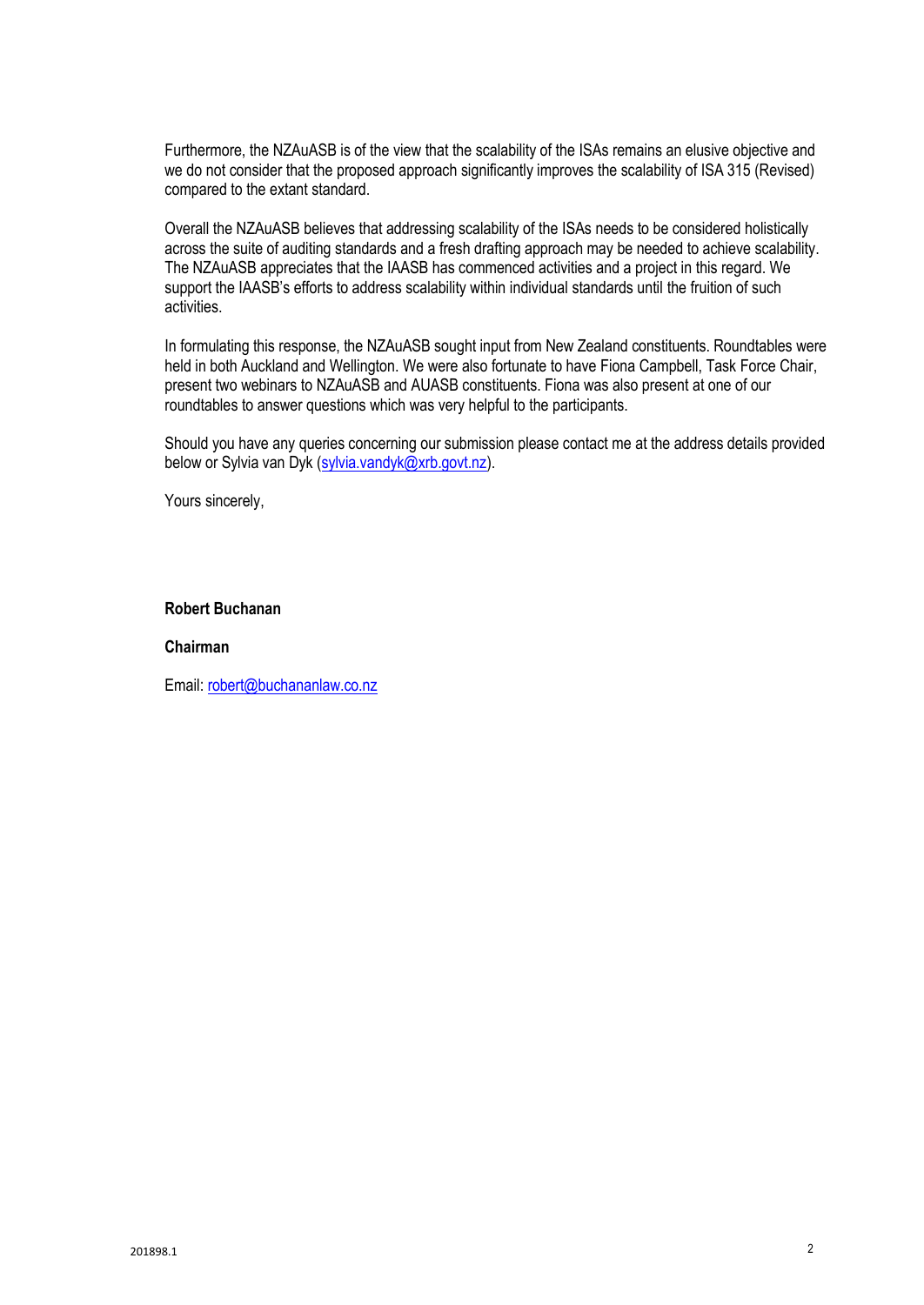## **Submission of the New Zealand Auditing and Assurance Standards Board**

## *Proposed ISA 315 (Revised), Identifying and Assessing the Risks of Material Misstatement*

#### **I Schedule of Responses to the IAASB's Specific Questions**

#### *Overall Questions*

- **1. Has ED-315 been appropriately restructured, clarified and modernized in order to promote a more consistent and robust process for the identification and assessment of the risks of material misstatement. In particular:**
	- **(a) Do the proposed changes help with the understandability of the risk identification and assessment process? Are the flowcharts helpful in understanding the flow of the standard (i.e., how the requirements interact and how they are iterative in nature)?**

Yes. The NZAuASB believes that the restructure and re-arrangements of the requirements and application material in the proposed standard help with the understandability of the risk identification and assessment process.

The NZAuASB appreciates that risk identification and assessment is a complex and iterative process which is not easy to present in a linear standard form. The three flowcharts are useful to enhance a better high-level understanding of the standard and the flow of the risk assessment.

Notwithstanding the above, the NZAuASB considers that the significant increased length of the proposed standard may be a barrier to understanding it. Including the flowcharts as part of the standard would be helpful in this regard.

#### **(b) Will the revisions promote a more robust process for the identification and assessment of the risks of material misstatement and do they appropriately address the public interest issues outlined in paragraphs 6-28?**

Yes. The NZAuASB agrees that the proposed standard is likely to promote a more robust process for the identification of risks of material misstatement.

The restructure and re-arrangements of the requirements and application material is a significant improvement over the extant ISA 315.

- Introduction of the inherent risk factors is another useful addition that will be helpful to auditors in how to identify and assess inherent risk.
- The proposed approach in addressing the use of automated tools and techniques and data analytics in application and other explanatory material section of the standard is very timely and relevant, given the wide range of techniques being used which are constantly evolving.
- Revisions in relation to Information Technology (IT) and how an auditor should consider IT as part of the risk assessment is particularly appropriate.

The NZAuASB also believes that the proposed standard is overall successful in addressing the public interest issues outlined in paragraphs 6-28 of ED-315, other than scalability, which we discuss further in our response to question 2.

.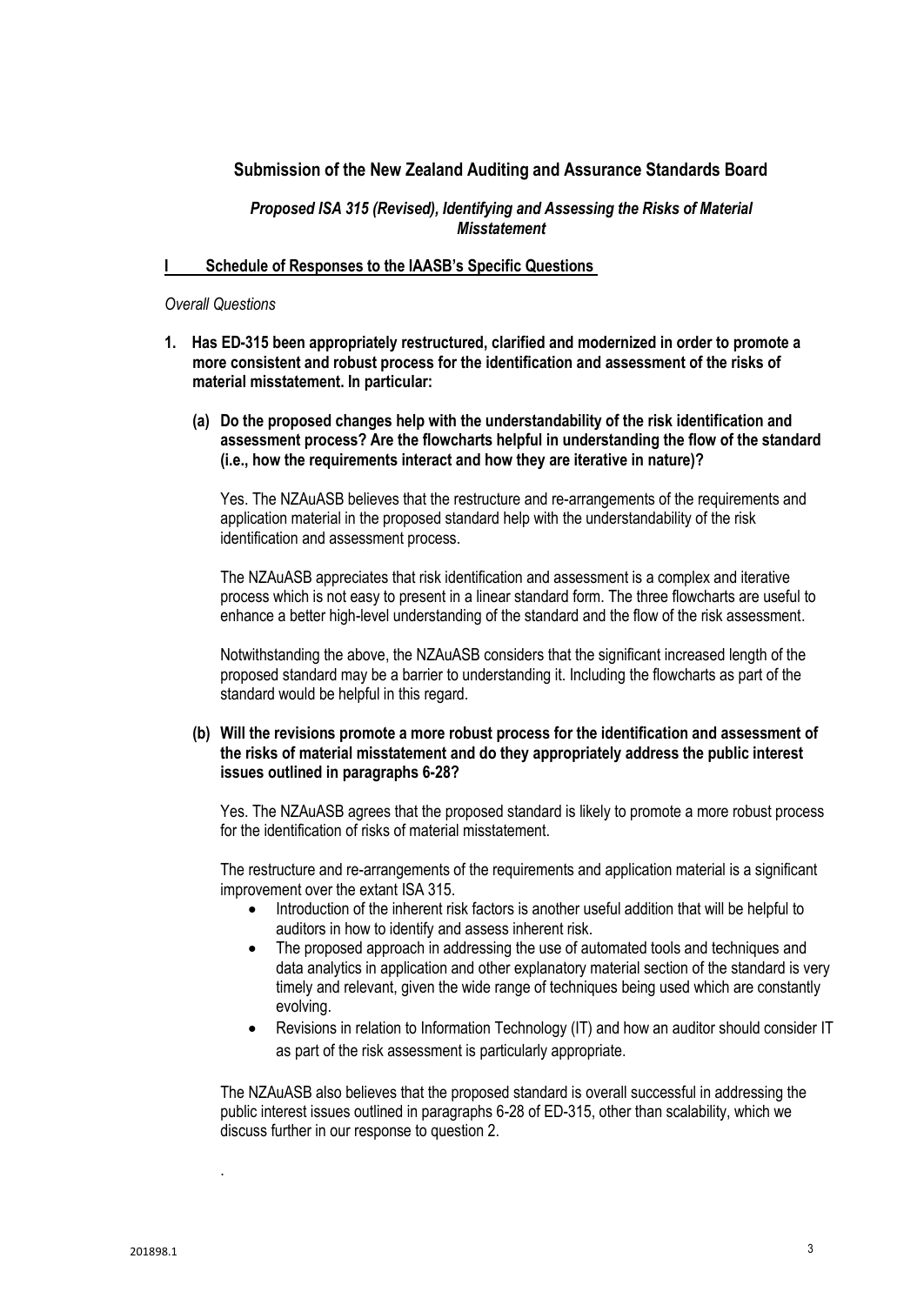## **(c) Are the new introductory paragraphs helpful?**

Yes. The introductory paragraphs provide an overview of the standard and help the reader to better understand the principles underlying the proposed standard. However, it may be useful to clearly describe the status of these paragraphs, and if they are authoritative. The NZAuASB believes that this may need further clarification.

## **2. Are the requirements and application material of ED-315 sufficiently scalable, including the ability to apply ED-315 to the audits of entities with a wide range of sizes, complexities and circumstances?**

While the NZAuASB believes that the requirements of the proposed standard are relevant to all audit engagements regardless of their size or complexity, the proposed standard does not significantly improve the scalability of application of these requirements compared to the extant standard. Consistent with other ISAs, the application and other explanatory material of the proposed standard is drafted for a complex, large and high-risk audit engagement. Auditors of small and less complex entities need to go through all the application and explanatory material to then be able to scale down.

Notwithstanding the above, the NZAuASB appreciates the IAASB's efforts to improve the scalability of ED-315 over the extant standard. For example, under the circumstances described in paragraph A167 of ED-315, the only controls relevant to the audit of a small and less complex entity would be controls over journal entries. This guidance is likely to assist the auditors of smaller and less complex entities with scaling back the standard. The NZAuASB suggests that paragraph A90 of ED-315, which explains that the extent and nature of required understanding of each component of internal controls relevant to financial reporting depends on matters such as size and complexity of the entity, is included after paragraph 26 of ED-315. The NZAuASB believes that including this paragraph in the requirement section of the proposed standard can help with the scalability of ED-315.

Finally, the NZAuASB does not believe that the new approach adopted in ED-315<sup>1</sup> makes a difference to scalability. On the other hand, the length of ED-315 (more than twice of the length of extant ISA 315) is likely to adversely affect how the standard is read and understood by the auditors of smaller and less complex entities.

**3. Do respondents agree with the approach taken to enhancing ED-315 in relation to automated tools and techniques, including data analytics, through the use of examples to illustrate how these are used in an audit (see Appendix 1 for references to the relevant paragraphs in ED-315)? Are there other areas within ED-315 where further guidance is needed in relation to automated tools and techniques, and what is the nature of the necessary guidance?** 

Yes. the proposed approach is appropriate. The NZAuASB believes that the reasoning in paragraphs 20 to 23 of the Explanatory Memorandum soundly supports the adopted approach in ED-315. The NZAuASB has not identified any areas where additional guidance is needed in relation to automated tools and techniques.

**4. Do the proposals sufficiently support the appropriate exercise of professional scepticism throughout the risk identification and assessment process? Do you support the proposed change for the auditor to 'obtain appropriate sufficient audit evidence' through the performance of risk assessment procedures to provide the basis for identification and assessment of the risks of material misstatement, and do you believe that this clarification will further encourage professional scepticism?** 

The NZAuASB does not support the proposed change in paragraph 17 of ED-315 for the auditor to

 $\ddot{\phantom{a}}$ 

<sup>&</sup>lt;sup>1</sup> I.e. to include the guidance for small and less complex audits within the application material paragraphs instead of under a separate heading (as in the extant ISA315)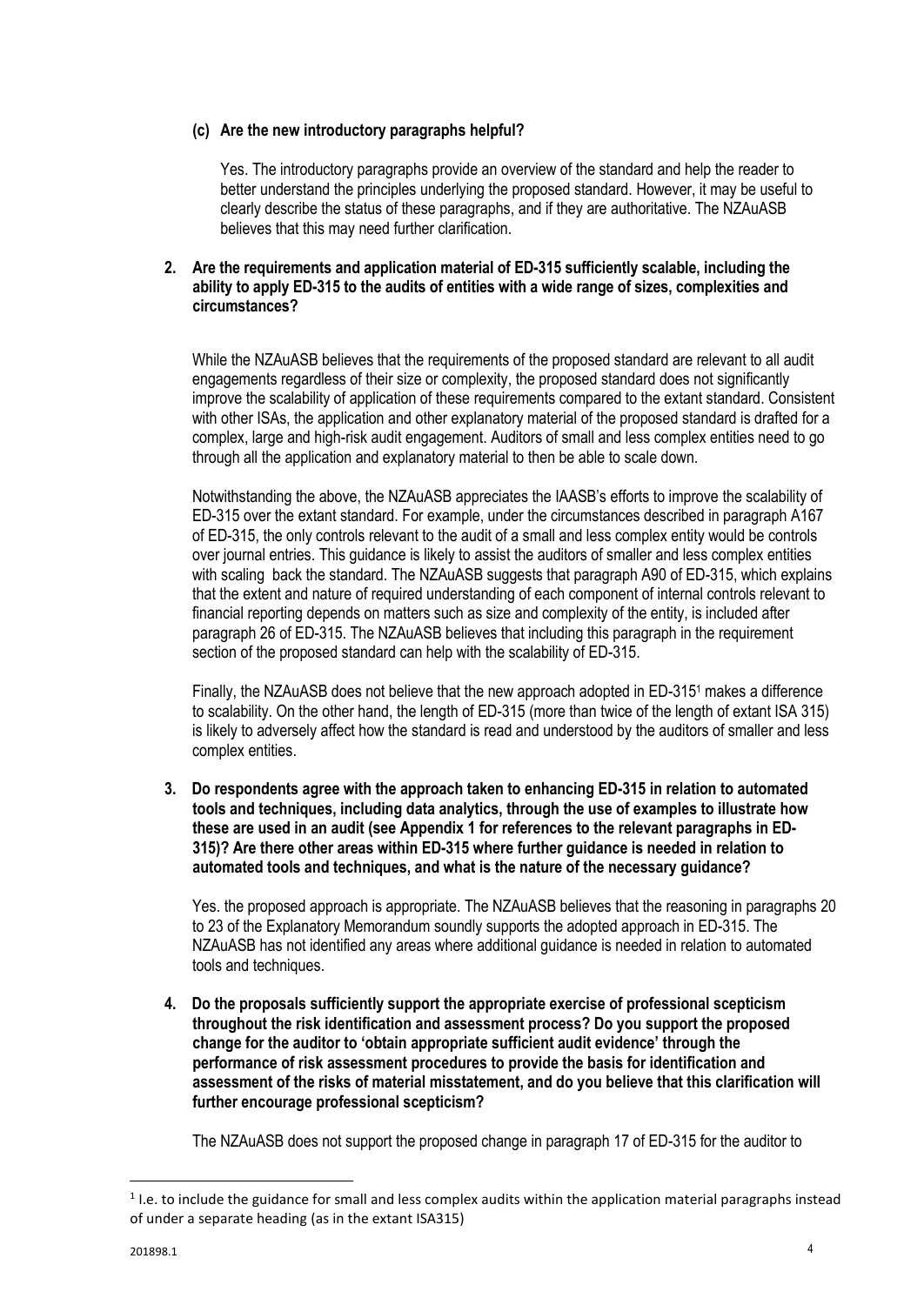'obtain appropriate sufficient audit evidence' through the performance of risk assessment procedures to provide the basis for identification and assessment of the risks of material misstatement. As stated in paragraph 2 of ED-315, the overall objective of the auditor in conducting an audit of the financial statements includes obtaining sufficient appropriate audit evidence to reduce audit risk to an acceptably low level. This objective is consistent with the definition of audit evidence as "Information used by the auditor in arriving at the conclusions on which the auditor's opinion is based. Audit evidence includes both information contained in the accounting records underlying the financial statements and other information.<sup>2</sup> "

Requiring auditors to obtain appropriate sufficient audit evidence as the basis for their risk identification process is inconsistent with the existing definition of audit evidence and why it is obtained. The NZAuASB believes that appropriate documentation of the required understanding in paragraph 17 more accurately describes what can be reasonably expected from an auditor in relation to performing a risk assessment process. Consequently, the NZAuASB suggests deleting the words as indicated:

"The auditor shall design and perform risk assessment procedures to obtain an understanding of:

- The entity and its environment
- The applicable financial reporting framework
- The entity's system of internal control

To obtain sufficient appropriate audit evidence as the basis for the identification and assessment of the risks of material misstatement at the financial statement and assertion levels. Risk assessment procedures by themselves, however, do not provide sufficient appropriate audit evidence on which to base the audit opinion."

#### *Specific Questions*

- **5. Do the proposals made relating to the auditor's understanding of the entity's system of internal control assist with understanding the nature and extent of the work effort required and the relationship of the work effort to the identification and assessment of the risks of material misstatement? Specifically:** 
	- **(a) Have the requirements related to the auditor's understanding of each component of the entity's system of internal control been appropriately enhanced and clarified? Is it clear why the understanding is obtained and how this informs the risk identification and assessment process?**

The NZAuASB agrees that obtaining an understanding of the system of internal controls is a fundamental part of the auditor's risk assessment. Paragraph A200 of ED-315 provides a reasonable explanation why understanding the system of internal controls is required in an audit even if there is no expectation of testing the operating effectiveness of controls (i.e. control risk defaulted to maximum).

Notwithstanding the above, during the NZAuASB's consultations with its constituency, a recurring question was why understanding all the components of the entity's system of internal control (to the extent required by ED-315) is required when a primarily substantive approach to the audit is planned. For example, when an auditor does not rely on internal controls (control risk defaulted to a maximum), the outcome of such an understanding will have no impact on the auditor's assessment of internal control (risk of internal controls cannot be more than maximum).

The NZAuASB believes that it may be helpful to further clarify that understanding the system of internal control is relevant to the auditor's identification and assessment of inherent risk as well as

 $\ddot{\phantom{a}}$ 

<sup>2</sup> ISA 200, *Overall Objectives of the Independent Auditor and the Conduct of an Audit in accordance with International Auditing Standards*, paragraph 13(b).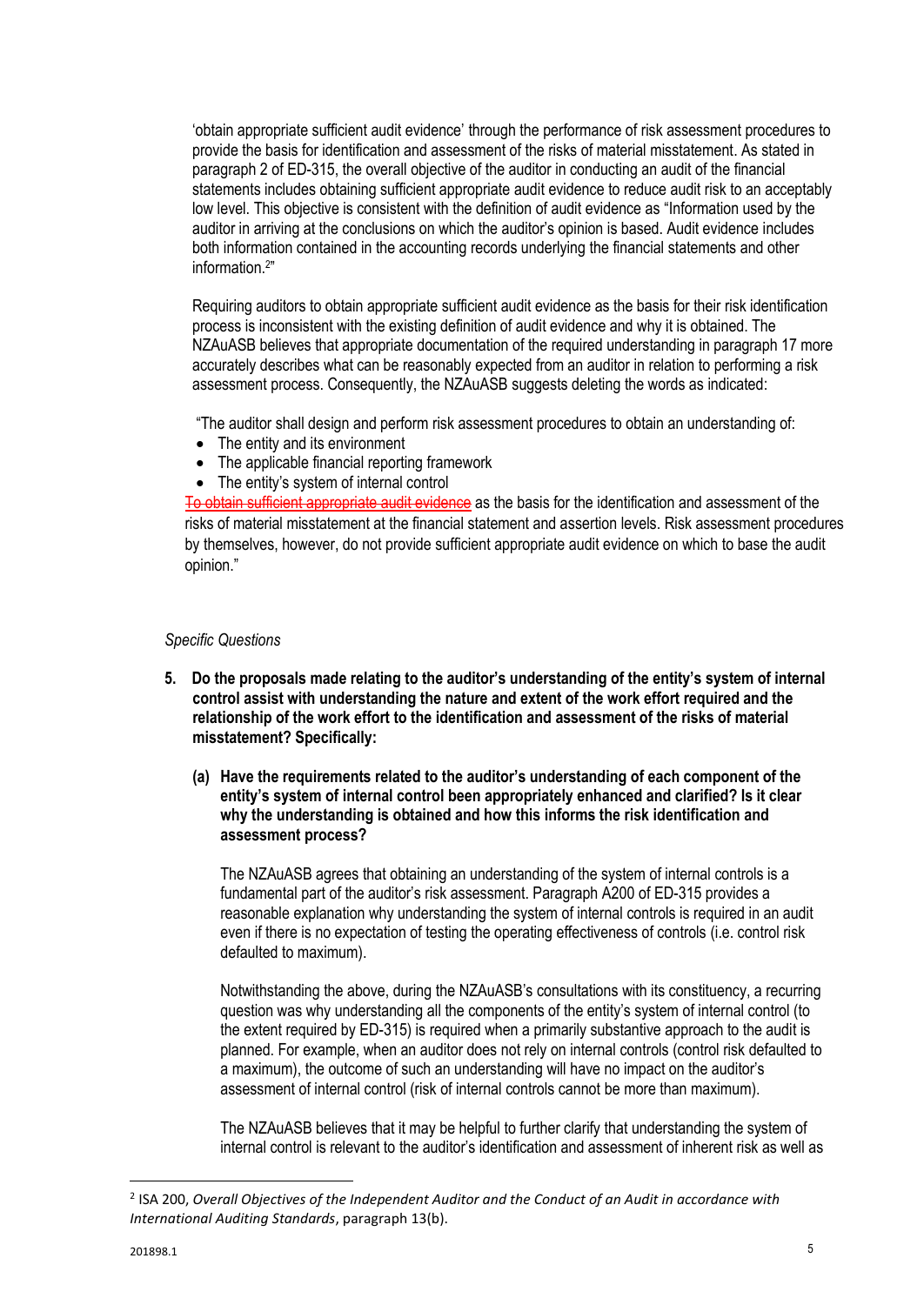control risk. The NZAuASB supports non-authoritative guidance including examples to clarify this issue. The IAASB webinar dealing with questions and answers were extremely helpful in this regard, and it may be worthwhile publishing a FAQ to assist auditors with the implementation of the standard.

**(b) Have the requirements related to the auditor's identification of controls relevant to the audit been appropriately enhanced and clarified? Is it clear how controls relevant to the audit are identified, particularly for audits of smaller and less complex entities?**

In response to the first part of the question the answer is yes. Paragraph 39 of ED-315 provides a clear and easy to understand list of controls that are relevant to the audit and clarifies what is expected from auditors in relation to the relevant controls.

The NZAuASB's response to the second part of the question is a tentative yes due to some concerns in relation to the required procedures to understand the entity's use of IT in the information system. The NZAuASB's concerns about this are further discussed in the response to question 5(c) below.

**(c) Do you support the introduction of the new IT-related concepts and definitions? Are the enhanced requirements and application material related to the auditor's understanding of the IT environment, the identification of the risks arising from IT and the identification of general IT controls sufficient to support the auditor's consideration of the effects of the entity's use of IT on the identification and assessment of the risks of material misstatement?**

The NZAuASB strongly supports the new IT-related concepts and definitions. The NZAuASB welcomes the proposed clarifications and enhancements as well as the additional guidance included in ED-315 about risks arising from an entity's use of IT in its information system.

Notwithstanding the above, the NZAuASB is concerned that the application material corresponding to the requirements included in paragraphs 35(d) and 40 of ED-315 may be difficult to understand and interpret for the auditors of smaller and less complex entities.

Paragraph A144 explains that the objective of performing the required procedures in paragraph 35(d) is to identify and assess risks arising from the use of IT. Paragraph A145 provides examples of such risks. Finally, paragraph A149 explains that obtaining the required understanding in the audits of smaller and less complex entities can be easily accomplished. This paragraph describes matters an auditor may need to consider in such circumstances.

However, the application material does not explain how the recommended work described in Paragraph A149 will relate to the identification of risks arising from the use of IT as discussed in paragraphs A144 and A145 (e.g. whether well-established, reputable and reliable software is immune to unauthorized access or improper changes to data). It also remains unclear whether the auditor of a small and less complex entity that meets the circumstances described in para 149 is required to consider matters included in paragraphs A147 and A148 of ED-315.

Finally, the NZAuASB is concerned that the described circumstances in paragraph A149 for a small and less complex entity is not typical for small and less complex entities in the developed countries. Even micro entities are likely to use electronic banking solutions, software for managing human resources (including payroll processing and employment record keeping), computerised sale and ordering systems and/or inventory management systems in addition to a commercial accounting software. Consequently, the included example in ED-315 for a small and less complex entity may be over simplified and may cause some auditors to underestimate the importance of IT in their circumstances.

The NZAuASB recommends that instead of contrasting a very simple IT environment (where IT is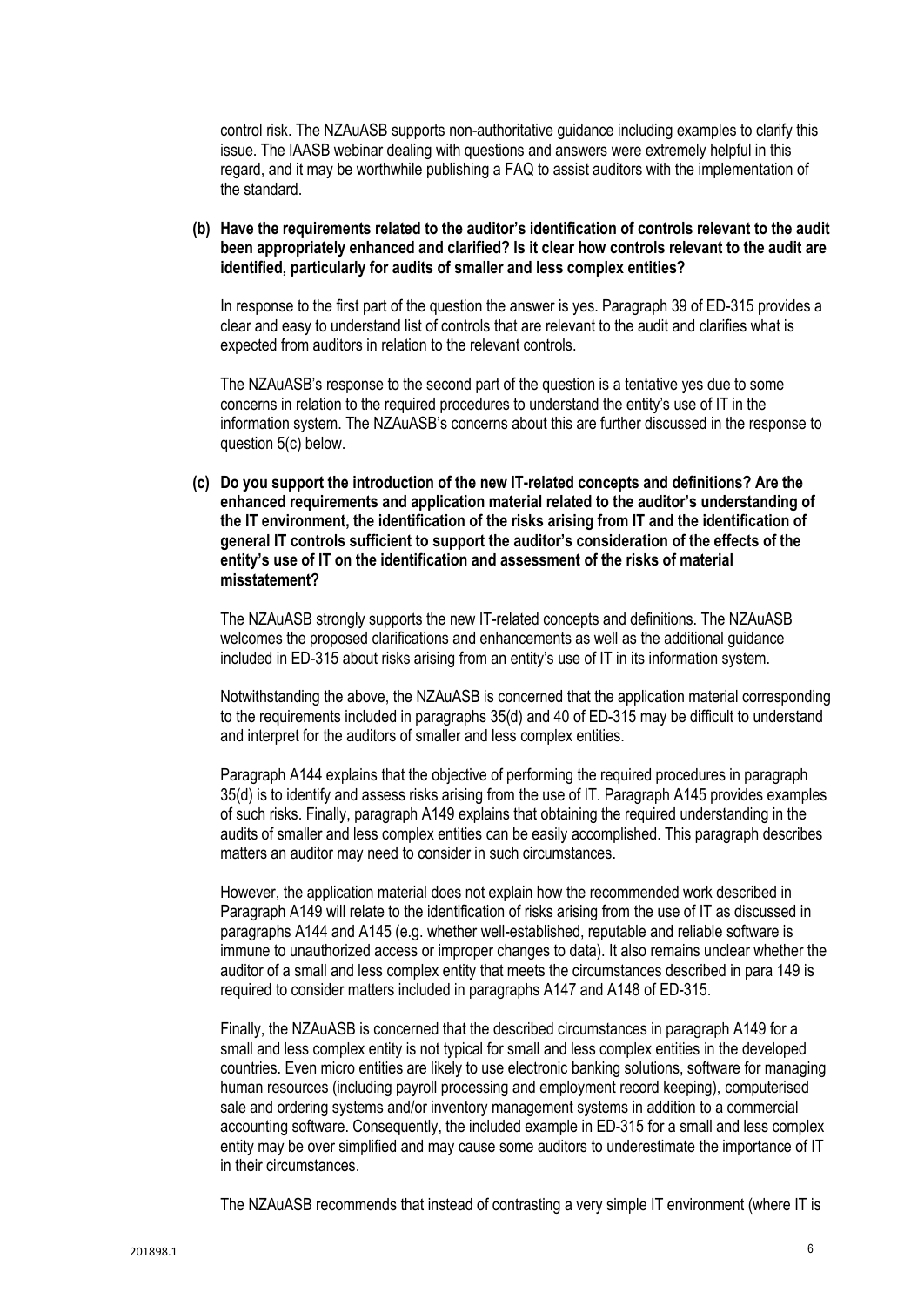effectively not applicable) to a sophisticated IT environment, the application material considers a spectrum for how the use of IT can influence the information systems (and controls) underlying the financial statements.

- **6. Will the proposed enhanced framework for the identification and assessment of the risks of material misstatement result in a more robust risk assessment? Specifically:** 
	- **(a) Do you support separate assessments of inherent and control risk at the assertion level, and are the revised requirements and guidance appropriate to support the separate assessments?**

The NZAuASB supports the separate assessment and considers the proposed requirements and application material to be appropriate. To further clarify the separation between inherent and control risk assessment, the NZAuASB suggests the following changes to paragraph 4 of ED-315.

"The required understanding of the entity and the environment, the applicable financial reporting framework, and the system of internal controls form the basis for the auditor's identification of risks of material misstatement. The identification of the inherent risk component of risks of material misstatement at the assertion level is a performed before consideration of any controls. The auditor-does so-based on a preliminary assessment of inherent risk that involve by identifying those risks for which a preliminary inherent risk assessment indicates there is a reasonable possibility of misstatement.

**(b) Do you support the introduction of the concepts and definitions of 'inherent risk factors' to help identify risks of material misstatement and assess inherent risk? Is there sufficient guidance to explain how these risk factors are used in the auditor's risk assessment process?**

The NZAuASB considers emphasising factors including complexity, subjectivity, change, uncertainty or susceptibility to misstatement due to management bias or fraud is helpful and will drive more consistency as to the types of and reasons for identification of risks. The NZAuASB believes that there is sufficient guidance in ED-315 about the inherent risk factors.

The NZAuASB further believes that the magnitude of an account balance, class of transactions or disclosure (including potential omissions and understatements) may be another inherent risk factor to be included in ED-315. This simply reflects the fact that a misstatement related to a larger account balance, class of transactions or disclosure is more likely to be a material misstatement. Including size as an inherent risk factor is also likely to help with determining whether a stand-back requirement is required in both ED-315 and ISA 330 (further discussed in the NZAuASB's response to the question 8 below).

**(c) In your view, will the introduction of the 'spectrum of inherent risk' (and the related concepts of assessing the likelihood of occurrence, and magnitude, of a possible misstatement) assist in achieving greater consistency in the identification and assessment of the risks of material misstatement, including significant risks?**

The NZAuASB supports the introduction of the concept and acknowledges the "spectrum of inherent risk" is a practical way to identify and then assess inherent risk. The NZAuASB also believes the concepts of likelihood of occurrence and magnitude of possible misstatements are useful, i.e. in planning the audit effort the auditor will take both of these into account. Feedback from NZAuASB's constituents indicates the proposed standard caters for different firm methodologies and will assist with the consistent application of ED-315 in practice.

**(d) Do you support the introduction of the new concepts and related definitions of significant classes of transactions, account balances and disclosures, and their relevant assertions?**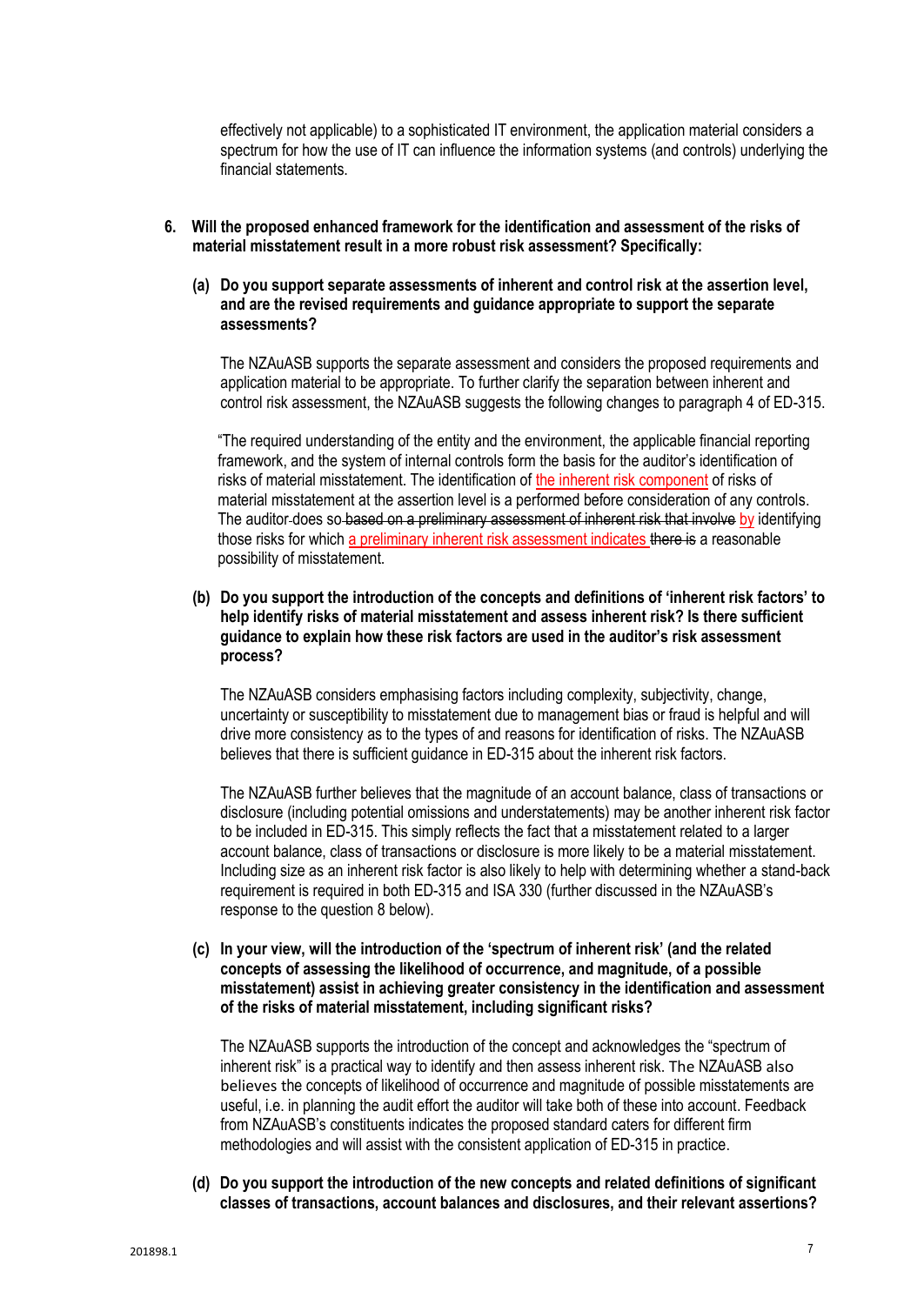**Is there sufficient guidance to explain how they are determined (i.e., an assertion is relevant when there is a reasonable possibility of occurrence of a misstatement that is material with respect to the assertion), and how they assist the auditor in identifying where risks of material misstatement exist?**

The NZAuASB agrees that defining significant classes of transactions, account balances and disclosures is useful and may help to clarify the scope of the auditor's understanding of the information system and the scope for the auditor's responses to the assessed risks of material misstatement.

The NZAuASB however has concerns in relation to the definition of 'relevant assertions'. Paragraph 16(h) defines a relevant assertion as follows.

"an assertion is relevant to a class of transactions, account balance or disclosure when the nature or circumstances of that item are such that there is a reasonable possibility of occurrence of a misstatement with respect to that assertion that is material, individually or in combination with other misstatements. There is such possibility when the likelihood of a material misstatement is more than remote. The determination of whether an assertion is a relevant assertion is made before consideration of controls".

The NZAuASB considers that the current drafting could be clarified further as these two terms may be seen as different, which may be confusing. If the two terms are seen as equivalent, the NZAuASB questions the need to use both terms.

## **(e) Do you support the revised definition, and related material, on the determination of 'significant risks'? What are your views on the matters presented in paragraph 57 of the Explanatory Memorandum relating to how significant risks are determined on the spectrum of inherent risk?**

The NZAuASB supports the revised definition, and related material, on the determination of 'significant risks' noting that supporting the assessment of the likelihood of occurrence of risk of material misstatement can be particularly difficult for auditors in practice. The NZAuASB is therefore of the view that more guidance on how the auditor should assess the probability to support this assessment would be useful.

In relation to matters presented in paragraph 57 of the Explanatory memorandum the NZAuASB's views are as follows.

The proposal discussed in the paragraph 57 of the Explanatory memorandum requires the auditor to focus on risks that may have a high magnitude but a low likelihood and also on risks that have a high likelihood but a low magnitude. The NZAuASB does not agree that all of these risks would necessarily achieve the objective of the upper end of the spectrum of risk, rather would broaden the identification of significant risks much further along than at the "upper end" of the spectrum.

The feedback that the NZAuASB has received on this matter indicates potential for inconsistent application of this requirement in practice.

While the NZAuASB supports a focus on the nature of the risk rather than the response to the risk it considers that auditors would best focus on risks for which there is a high likelihood AND high magnitude. The NZAuASB also believes further application material in ED-315 and/or additional non-authoritative guidance may be needed to illustrate the practical application of this matter.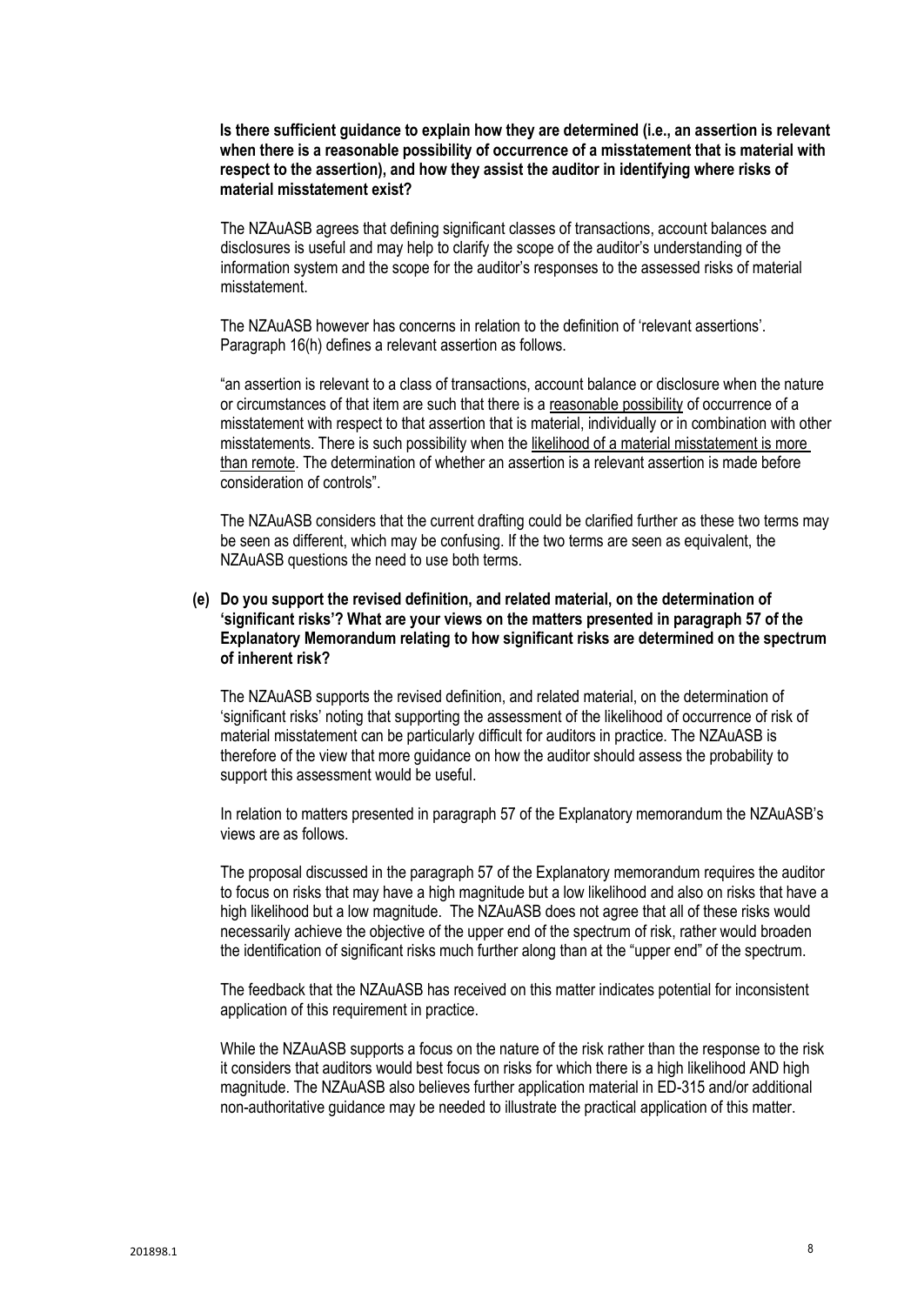**7. Do you support the additional guidance in relation to the auditor's assessment of risks of material misstatement at the financial statements level, including the determination about how, and the degree to which, such risks may affect the assessment of risks at the assertion level?**

The NZAuASB supports the additional guidance on the auditor's assessment of risk of material misstatement at the financial statements level. The feedback received from the NZAuASB's constituents indicates that additional examples of risks of material misstatement at the financial statements level (in addition to the commonly used fraud risk) is welcome. Similarly, additional examples to illustrate the auditor's response to the identified risks of material misstatement at the financial statements level is likely to enhance the understandability of ED-315 in this regard.

## **8. What are your views about the proposed stand-back requirement in paragraph 52 of ED-315 and the revisions made to paragraph 18 of ISA 330 and its supporting application material? Should either or both requirements be retained? Why or why not?**

The NZAuASB considers that the addition of a stand-back requirement is useful and will promote a more robust framework to ensure that all relevant assertions are addressed in the audit.

The NZAuASB has received mixed feedback in relation to whether the stand-back requirement in paragraph 18 of ISA 330 is needed.

Those in favor of removing the stand-back requirement in ISA 330 are of the view that with a comprehensive and enhanced risk assessment and a stand-back requirement in ED-315, the standback requirement in ISA 330 is redundant. A robust risk assessment process concluded with a standback requirement that prompts the auditor of an entity to explicitly consider if they have omitted any risk of material misstatement for all material classes of transactions, account balances or disclosures is sufficient.

Others believe that since the stand-back requirement in ISA 330 requires auditors to perform substantive audit procedures over material classes of transactions, account balances or disclosure, even when the auditor has not identified any related risks of material misstatement, it is not equivalent to the stand-back requirement in paragraph 52 of ED-315 (which prompts auditors to perform procedures if there is a risk of material misstatement). They believe that removing the stand-back requirement in ISA 330 will adversely impact audit quality as the auditor's risk assessment may fail to appropriately identify all risks of material misstatements. They believe the stand-back requirement in ISA 330 acts as a counter measure to that possibility.

The NZAuASB is of the view that should the size of account balances, classes of transactions or disclosures be included as an 'inherent risk factor' (as suggested in the NZAuASB response to question 6(b) above) in ED-315, there will be a stronger case for removing the stand-back requirement of ISA 330. This is because considering size as an inherent risk factor is likely to substantially address the concern that material account balances, classes of transactions or disclosure may be left out.

#### *Conforming and Consequential Amendments*

- **9. With respect to the proposed conforming and consequential amendments to:**
	- **(a) ISA 200 and ISA 240, are these appropriate to reflect the corresponding changes made to ISA 315 (Revised)?**

The NZAuASB considers the proposed conforming amendments appropriate.

**(b) ISA 300, are the changes appropriate in light of the enhancements that have been made in ISA 315 (Revised), in particular as a consequence of the introduction of the concept of general IT controls relevant to the audit?**

The NZAuASB considers the proposed conforming amendments appropriate.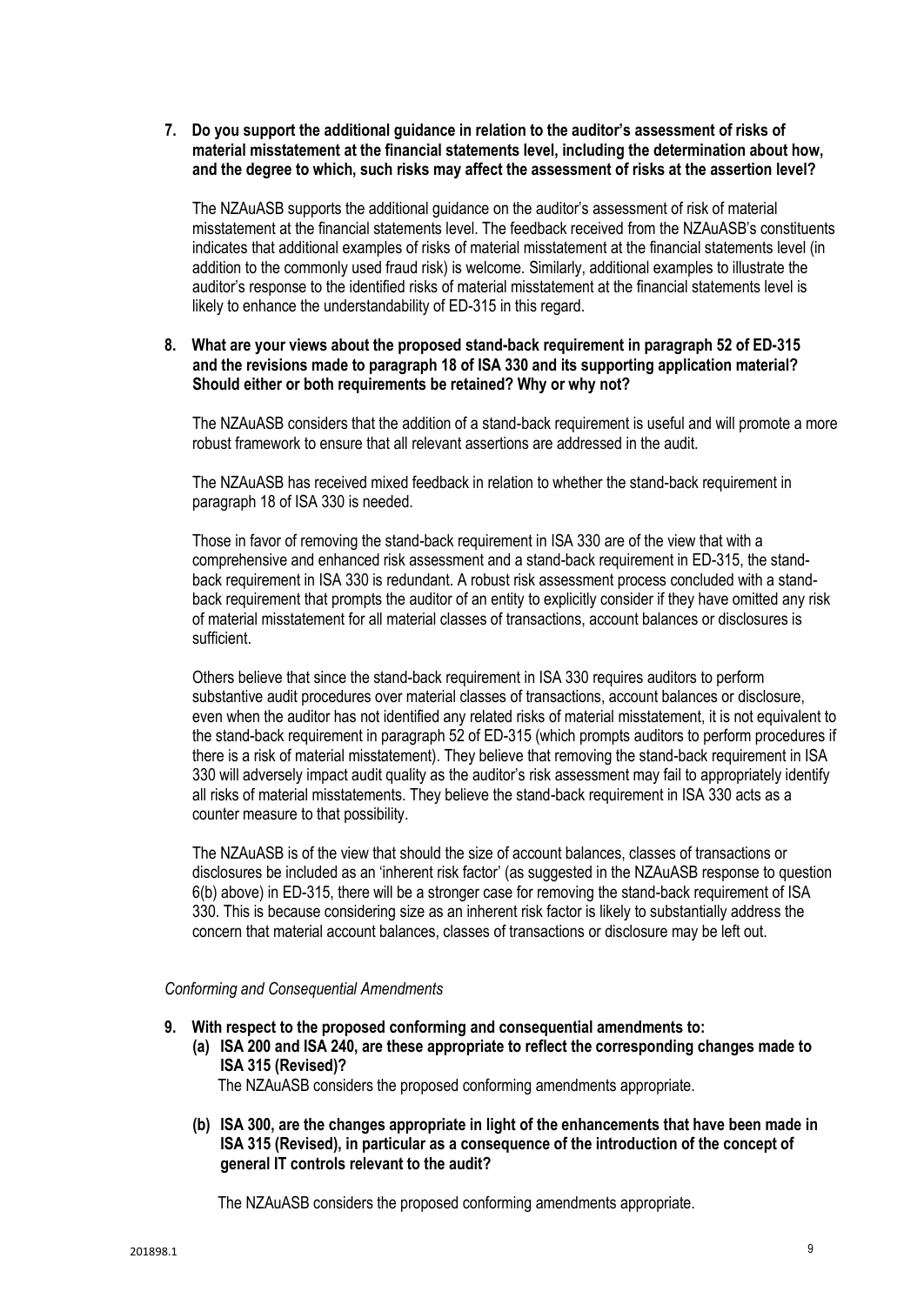#### **(c) The other ISAs as presented in Appendix 2, are these appropriate and complete?**

The NZAuASB considers the proposed conforming amendments appropriate and complete.

**(d) ISA 540 (Revised) and related conforming amendments (as presented in the Supplement to this exposure draft), are these appropriate and complete.** 

The NZAuASB considers the proposed conforming amendments appropriate and complete.

#### . **10. Do you support the proposed revisions to paragraph 18 of ISA 330 to apply to classes of transactions, account balances or disclosures that are 'qualitatively or quantitatively material' to align with the scope of the proposed stand-back in ED-315?**

Yes. The NZAuASB supports this proposed revision.

#### *Request for General Comments*

## **11. (a) Translations**

#### **(b) Effective Date**

The NZAuASB has no comment on potential translation issues.

The NZAuASB supports an effective date of approximately 18 months after approval of the final ISA with early application permitted and encouraged. We believe that 18 months allows sufficient time for national due process.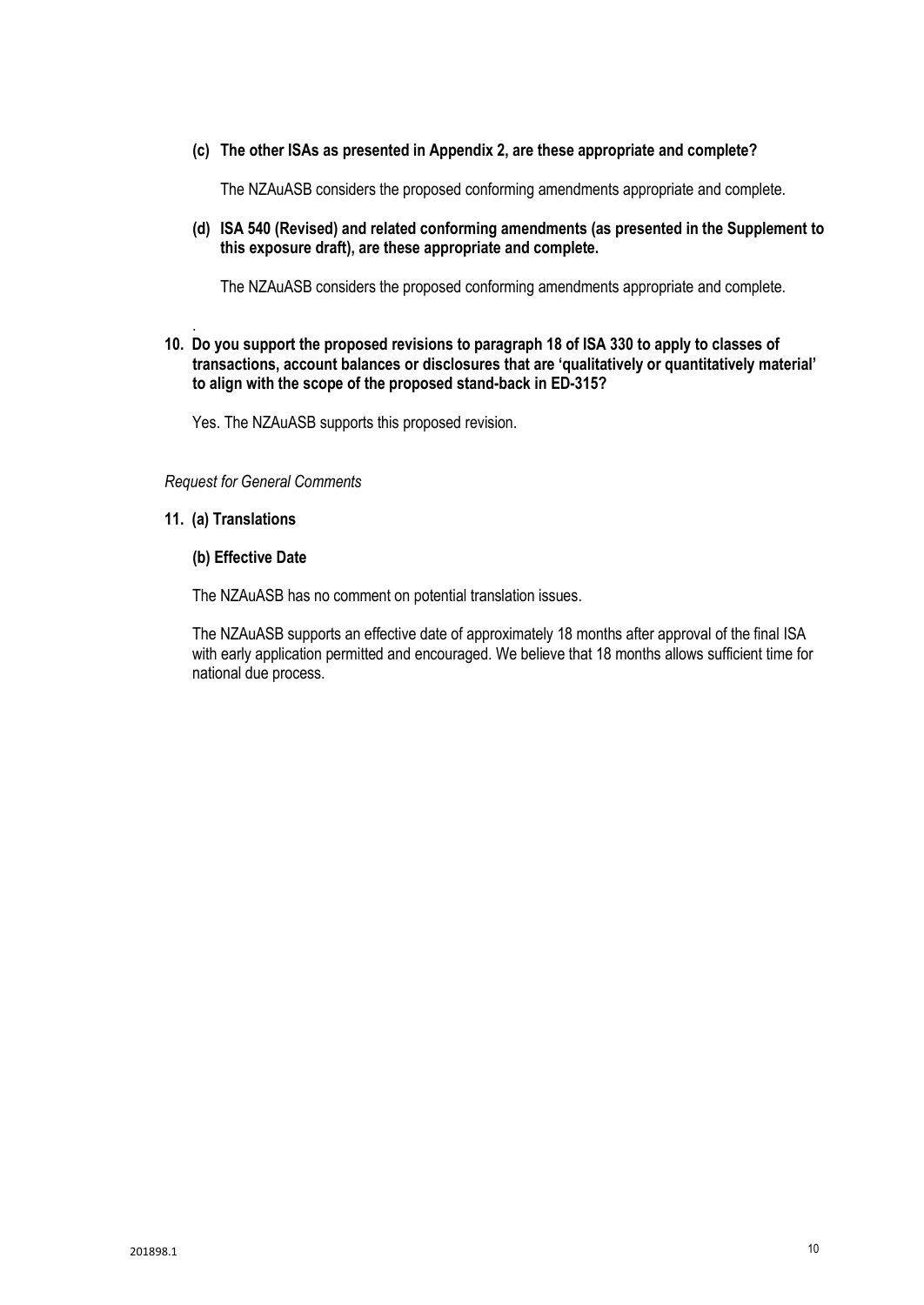## **Appendix 1 to Submission of the New Zealand Auditing and Assurance Standards Board**

This appendix includes examples of how ED-315 can be shortened to improve its understandability. The NZAuASB has identified the following categories for material that can be taken out of ED-315:

- Category 1: application and other explanatory material that are repetitive (i.e. either repeats the requirement or covers application material that included in introductory or explanatory paragraphs).
- Category 2: Explanatory material with an educational nature that can be included in a nonauthoritative guidance material instead.
- Category 3: Long terms that can be abbreviated.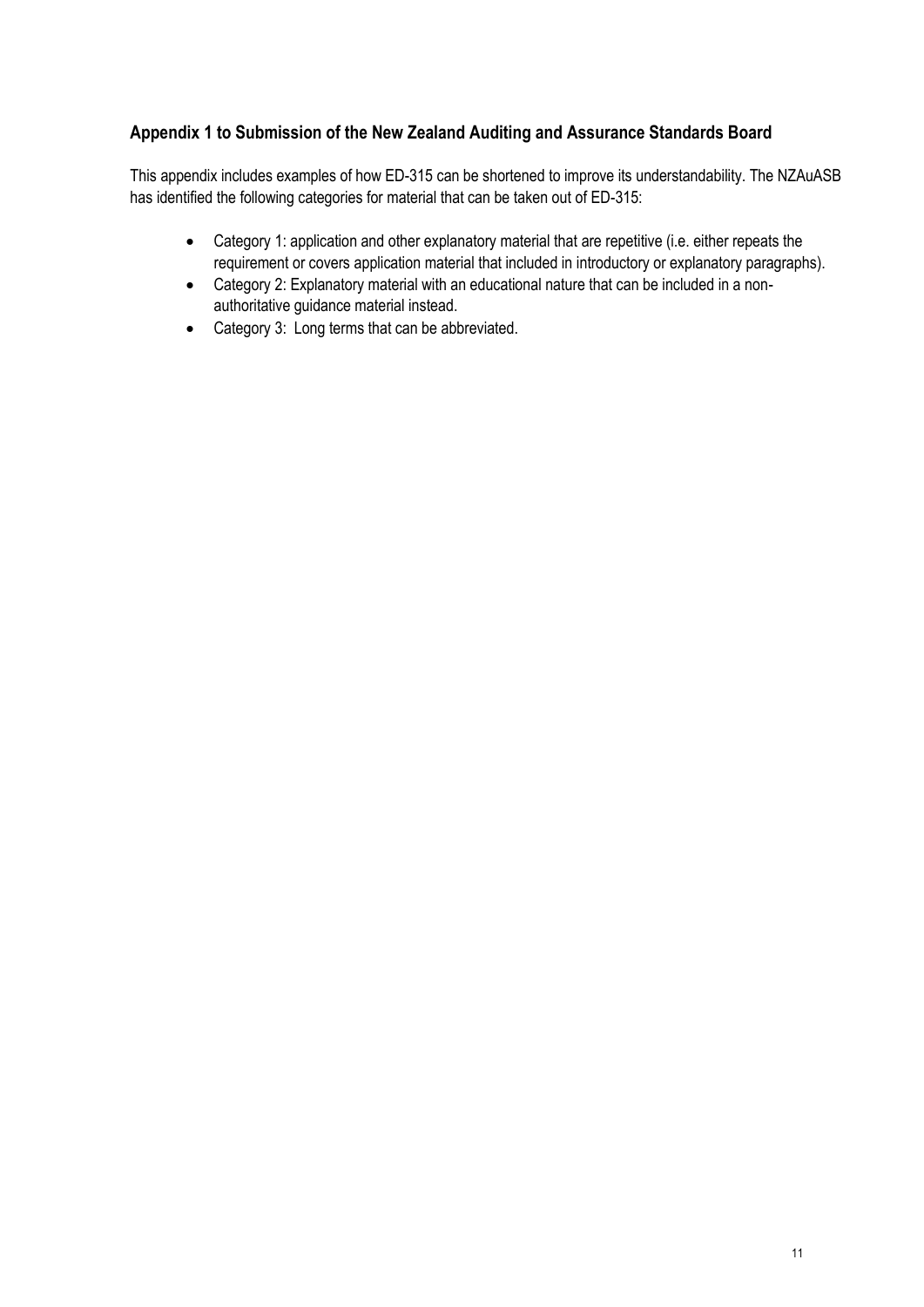| Paragraph<br>number |                                                                                                                                                                                                                                                                                                                                                                                                                                                                                                                                                                                                                                                                                                                                                                            | The NZAuASB's<br>comments                                                                                                                                                                             |
|---------------------|----------------------------------------------------------------------------------------------------------------------------------------------------------------------------------------------------------------------------------------------------------------------------------------------------------------------------------------------------------------------------------------------------------------------------------------------------------------------------------------------------------------------------------------------------------------------------------------------------------------------------------------------------------------------------------------------------------------------------------------------------------------------------|-------------------------------------------------------------------------------------------------------------------------------------------------------------------------------------------------------|
| A21                 | Much of the information obtained by the auditor's inquiries is obtained-<br>from management and those responsible for financial reporting.<br>Information may also be obtained by the auditor through inquiries of the<br>internal audit function, if the entity has such a function, and others<br>within the entity.                                                                                                                                                                                                                                                                                                                                                                                                                                                     | Repeats the<br>requirement in<br>Para. 18(a).                                                                                                                                                         |
| A25                 | If an entity has an internal audit function, inquiries of the appropriate-<br>individuals within the function may provide information that is useful to-<br>the auditor in obtaining an understanding of the entity and its<br>environment, the applicable financial reporting framework and the<br>entity's system of internal control, and in identifying and assessing<br>risks of material misstatement at the financial statement and assertion-<br>levels. In performing its work, the internal audit function is likely to have<br>obtained insight into the entity's operations and business risks,                                                                                                                                                                | The deleted part of<br>Para. A25 repeats<br>the requirement in<br>Para. 18(a) and<br>can be taken out<br>without changing<br>the<br>understandability of<br>Para. A25                                 |
| A38                 | The engagement partner may have performed other engagements for-<br>the entity and may thereby have obtained knowledge relevant to the<br>audit, including about the entity and its environment. Such<br>engagements may include agreed-upon procedures engagements (e.g.,<br>agreed-upon procedures relating to an entity's debt covenant<br>compliance) or other audit or assurance engagements (e.g., audits of<br>special purpose financial statements or reviews of interim financial<br>information).                                                                                                                                                                                                                                                                | The deleted<br>sentence repeats<br>the requirement in<br>paragraph 20.                                                                                                                                |
| A40                 | The auditor is required to determine whether information obtained in-<br>prior periods remains relevant and reliable, if the auditor intends to use<br>that information for the purposes of the current audit. This is because<br>changes in the entity's system of internal control, for example, may<br>affect the relevance and reliability of information obtained in the prior-<br>period. In evaluating whether such information remains relevant and<br>reliable for the current audit, the auditor may consider whether changes<br>have occurred that may affect the relevance or reliability of such<br>information. For example, the auditor may make inquiries and perform<br>other appropriate audit procedures, such as walk-throughs of relevant<br>systems. | The first deleted<br>sentence repeats<br>the requirement in<br>Para. 21. The<br>second deleted<br>sentence is<br>educational<br>material and can<br>be included in non-<br>authoritative<br>guidance. |
| A41                 | Paragraph 22 requires the engagement partner and other key-<br>engagement team members to discuss the application of the applicable<br>financial reporting framework in the context of the nature and<br>circumstances of the entity and its environment, and the susceptibility<br>of the entity's financial statements to material misstatement. When the<br>engagement is carried out by a single individual (such as a sole<br>practitioner) i.e., where an engagement team discussion would not be<br>possible, consideration of the matters referred to in paragraphs A42 and<br>A43 nonetheless may assist the auditor in identifying where there may<br>be risks of material misstatement.                                                                         | The deleted part<br>repeats<br>requirements<br>included in Para.<br>22                                                                                                                                |
| A47                 | The auditor's understanding of the entity and its environment, and the<br>applicable financial reporting framework, establishes a frame of<br>reference within which the auditor identifies and assesses risks of<br>material misstatement, and plans and performs audit procedures.<br>Specifically, tThe auditor applies professional judgment in determining<br>whether the understanding required by paragraph 23 is sufficient to<br>provide an appropriate basis for the auditor to understand the classes of<br>transactions, account balances and disclosures to be expected in the                                                                                                                                                                                | The first deleted<br>sentence repeats<br>the explanatory<br>material in Para.<br>A14.                                                                                                                 |

Category 1: application and other explanatory material that are repetitive (i.e. either repeats the requirement or covers application material that included in introductory or explanatory paragraphs)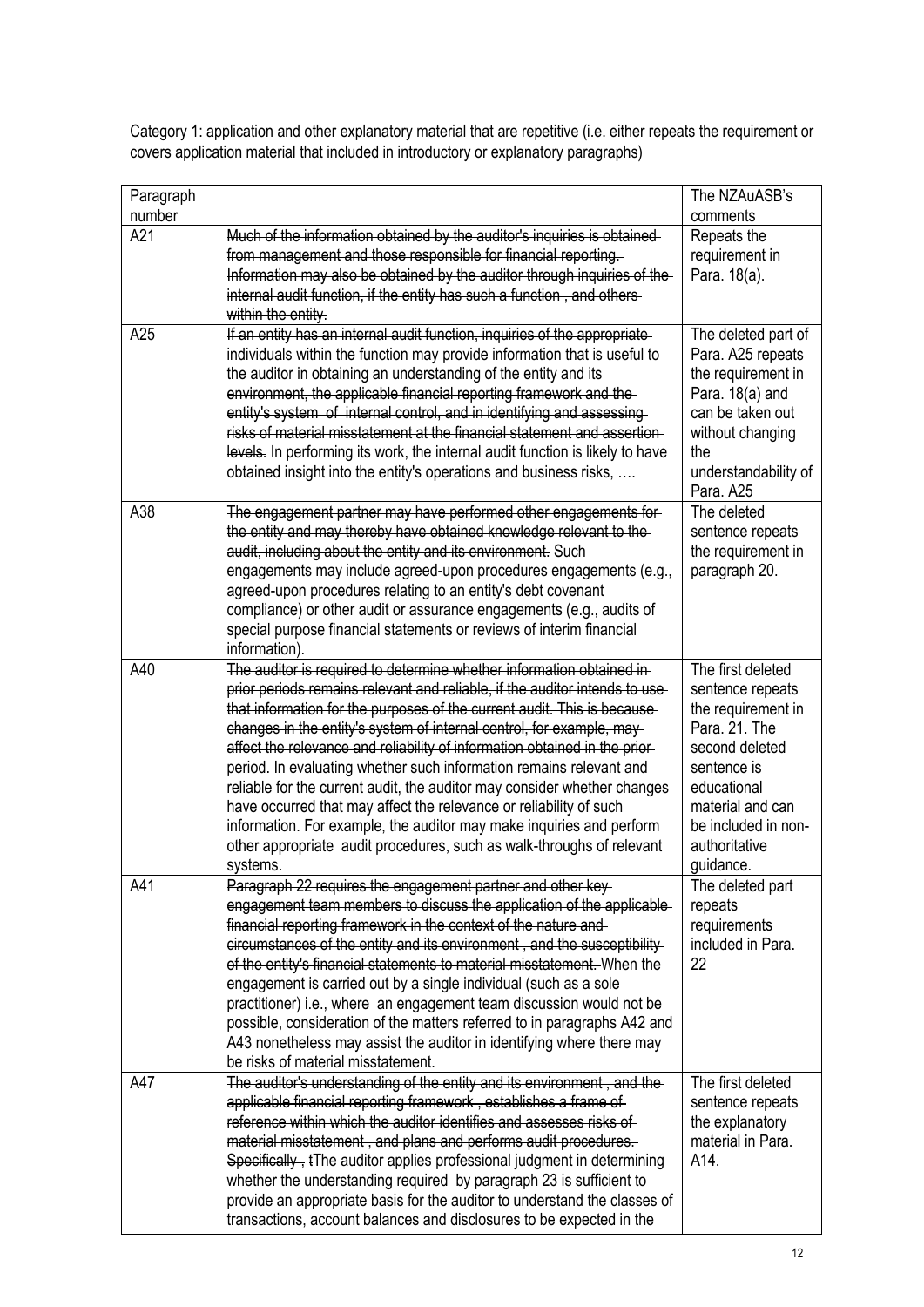|      | entity's financial statements. This understanding assists the auditor in-<br>identifying areas in the financial statements where material-<br>misstatements may be more likely to arise and assists the auditor in-<br>exercising professional skepticism throughout the audit. The nature and<br>extent of the understanding required will likely depend on the nature,<br>size and complexity of the entity.                                                                                                                                                                                                                                                                                                                                                                                                                                                                                                                                                                                                                                                                                                                                                                                                                                                                 | The second<br>deleted sentence is<br>educational and<br>can be taken out<br>without<br>undermining the<br>meaning of this<br>paragraph. |
|------|--------------------------------------------------------------------------------------------------------------------------------------------------------------------------------------------------------------------------------------------------------------------------------------------------------------------------------------------------------------------------------------------------------------------------------------------------------------------------------------------------------------------------------------------------------------------------------------------------------------------------------------------------------------------------------------------------------------------------------------------------------------------------------------------------------------------------------------------------------------------------------------------------------------------------------------------------------------------------------------------------------------------------------------------------------------------------------------------------------------------------------------------------------------------------------------------------------------------------------------------------------------------------------|-----------------------------------------------------------------------------------------------------------------------------------------|
| A90  | The auditor is required to perform risk assessment procedures to<br>obtain an understanding of each component of internal control<br>relevant to financial reporting. Paragraphs 27-38 address the<br>matters the auditor is required to understand in relation to the<br>components of the system of internal control. The nature, timing,<br>and extent of risk assessment procedures that the auditor performs<br>to obtain this the understanding of the matters addressed in<br>paragraphs 27-38 are matters of the auditor's professional<br>judgment and are based on the auditor's determination as to<br>what will provide sufficient and appropriate audit evidence for<br>the auditor's identification and assessment of risks of material<br>misstatement. Accordingly, the nature, timing and extent of<br>procedures to understand the entity's system of internal control will<br>vary from entity to entity, and may depend on matters such as:<br>The size and complexity of the entity, including its IT<br>environment.<br>Previous experience with the entity.<br>The nature of each component $110$ of the entity's<br>system of internal control.<br>The nature and form of the entity's documentation,<br>including as it relates to specific controls. | The deleted<br>sentences repeat<br>the requirement.<br>The words in red<br>are suggested<br>additions.                                  |
| A121 | When the auditor determines, in accordance with paragraph 31(b),<br>that a control deficiency exists related to the entity's risk<br>assessment process, the auditor is required to determine, in<br>accordance with paragraph 43, whether any such deficiency<br>constitutes a significant control deficiency. Whether the absence of<br>an appropriate risk assessment process represents a significant<br>control deficiency is a matter of the auditor's professional judgment.<br>Circumstances that may indicate a significant control deficiency<br>exists include matters such as:<br>The absence of a risk assessment process when such a<br>process would ordinarily be expected to have been<br>established; or<br>Evidence of an ineffective risk assessment process,<br>which may be the case when the process has failed to<br>identify a risk of material misstatement when it would be<br>expected the risk assessment process would have<br>identified the risk.                                                                                                                                                                                                                                                                                              | The deleted<br>sentence is not<br>needed.                                                                                               |
| A129 | Much of the information used in monitoring may be produced by the<br>entity's information system. If management assumes that information-<br>used for monitoring is accurate without having a basis for that-<br>assumption, errors that may exist in the information could potentially                                                                                                                                                                                                                                                                                                                                                                                                                                                                                                                                                                                                                                                                                                                                                                                                                                                                                                                                                                                        | The first two<br>sentences of this<br>paragraph are<br>educational                                                                      |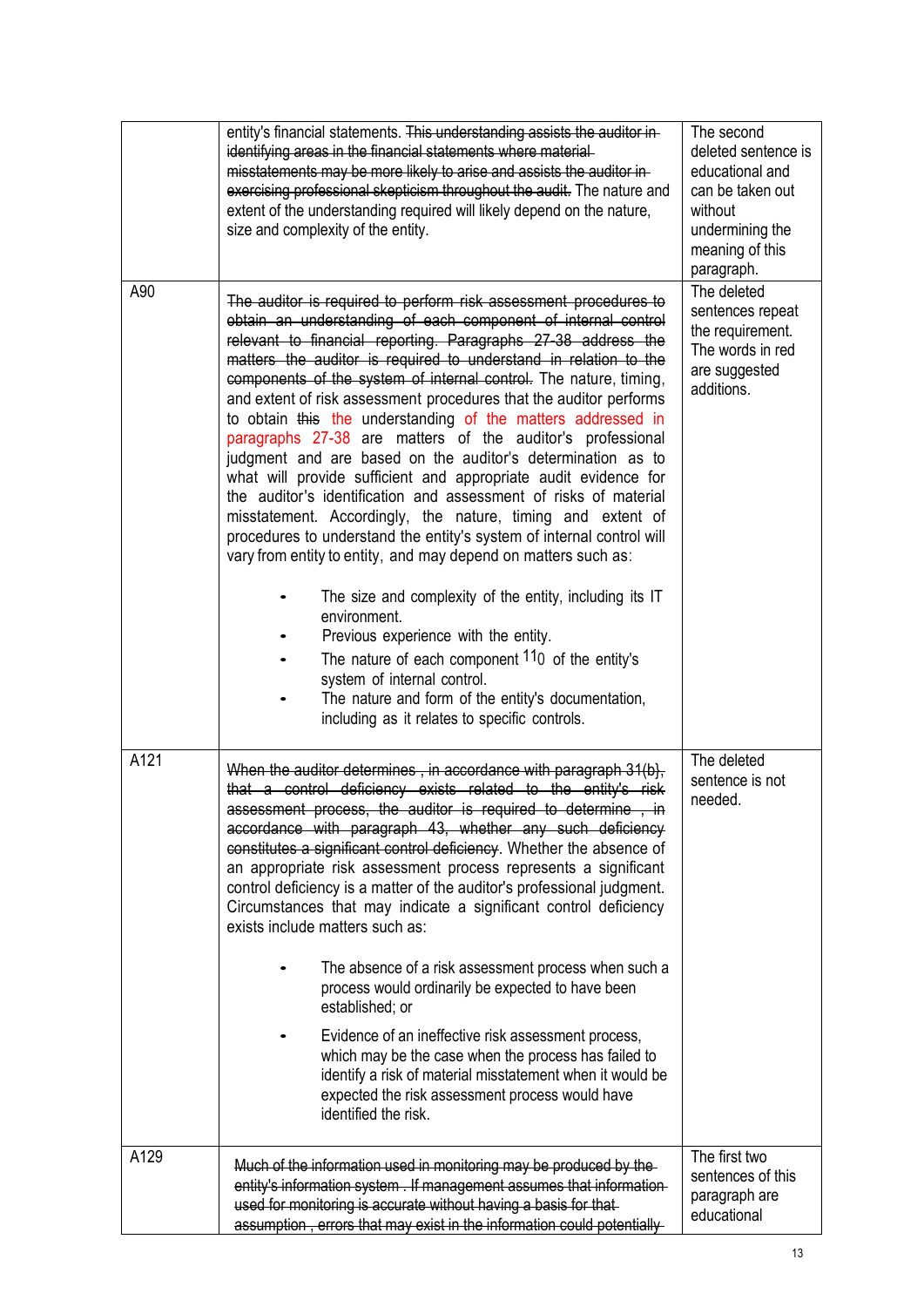|      | lead management to incorrect conclusions from its monitoring<br>activities. Accordingly, an understanding of:<br>The sources of the information related to the entity's<br>monitoring activities; and<br>The basis upon which management considers the<br>information to be sufficiently reliable for the purpose of<br>the monitoring activities                                                                                                                                                                                                                                                                                                                                                                                   | material. The<br>remaining part is a<br>repetition of the<br>requirement<br>included in Para.<br>33.                                                                                                                                                                                                                    |
|------|-------------------------------------------------------------------------------------------------------------------------------------------------------------------------------------------------------------------------------------------------------------------------------------------------------------------------------------------------------------------------------------------------------------------------------------------------------------------------------------------------------------------------------------------------------------------------------------------------------------------------------------------------------------------------------------------------------------------------------------|-------------------------------------------------------------------------------------------------------------------------------------------------------------------------------------------------------------------------------------------------------------------------------------------------------------------------|
|      | is required to provide a basis for the auditor's understanding of the<br>entity's process to monitor the system of internal control.                                                                                                                                                                                                                                                                                                                                                                                                                                                                                                                                                                                                |                                                                                                                                                                                                                                                                                                                         |
| A168 | The auditor determines whether there are any risks of material-<br>misstatement at the assertion level for which it is not possible or<br>practicable to obtain sufficient appropriate audit evidence through-<br>substantive procedures alone as described in paragraph 51. The<br>auditor is required, in accordance with ISA 330,115 to design and<br>perform tests of relevant controls that address such risks of material<br>misstatement when substantive procedures alone cannot provide-<br>sufficient appropriate audit evidence at the assertion level. As a result,<br>when such controls exist that address these risks, they are relevant to<br>the audit.                                                            | This paragraph<br>repeats the<br>application<br>guidance in Para.<br>A239.<br>This paragraph can<br>be deleted without<br>undermining the<br>understandability of<br>the standard. It<br>may be more<br>useful to refer the<br>requirement in<br>Paragraph 39(a) to<br>the requirement<br>described in<br>paragraph 51. |
| A169 | . The auditor determines whether any assessed risks of material<br>misstatement at the assertion level are significant risks in accordance<br>with paragraph 49. Significant risks are those that exist close to the<br>upper end of the spectrum of inherent risk and therefore are those<br>risks of material misstatement that require the most persuasive audit<br>evidence in accordance with ISA 330. 116 Paragraph 39 requires that<br>the auditor identify controls that address significant risks to be controls-<br>relevant to the audit. The risk assessment procedures performed to-<br>understand these controls in accordance with paragraph 42 contribute<br>to the audit evidence related to the significant risk. | This paragraph<br>repeats the<br>application<br>guidance in Para.<br>A229.<br>This paragraph can<br>be deleted without<br>undermining the<br>understandability of<br>the standard. It<br>may be more<br>useful to refer the<br>requirement in<br>Paragraph 39(b) to<br>the requirement<br>described in<br>paragraph 49. |
| A207 | The required understanding of the entity and the environment, the<br>applicable financial reporting framework, and the system of internal<br>control forms the basis for the auditor's identification of risks of<br>material misstatement. Risks of material misstatement at the financial<br>statement level refer to risks that relate pervasively to the financial-<br>statements as a whole, and potentially affect many assertions. Risks-<br>of this nature are not necessarily risks identifiable with specific-<br>assertions at the class of transactions, account balance, or disclosure-                                                                                                                                | This paragraph<br>includes<br>explanatory<br>material already<br>included in the<br>introductory<br>paragraph and<br>requirements                                                                                                                                                                                       |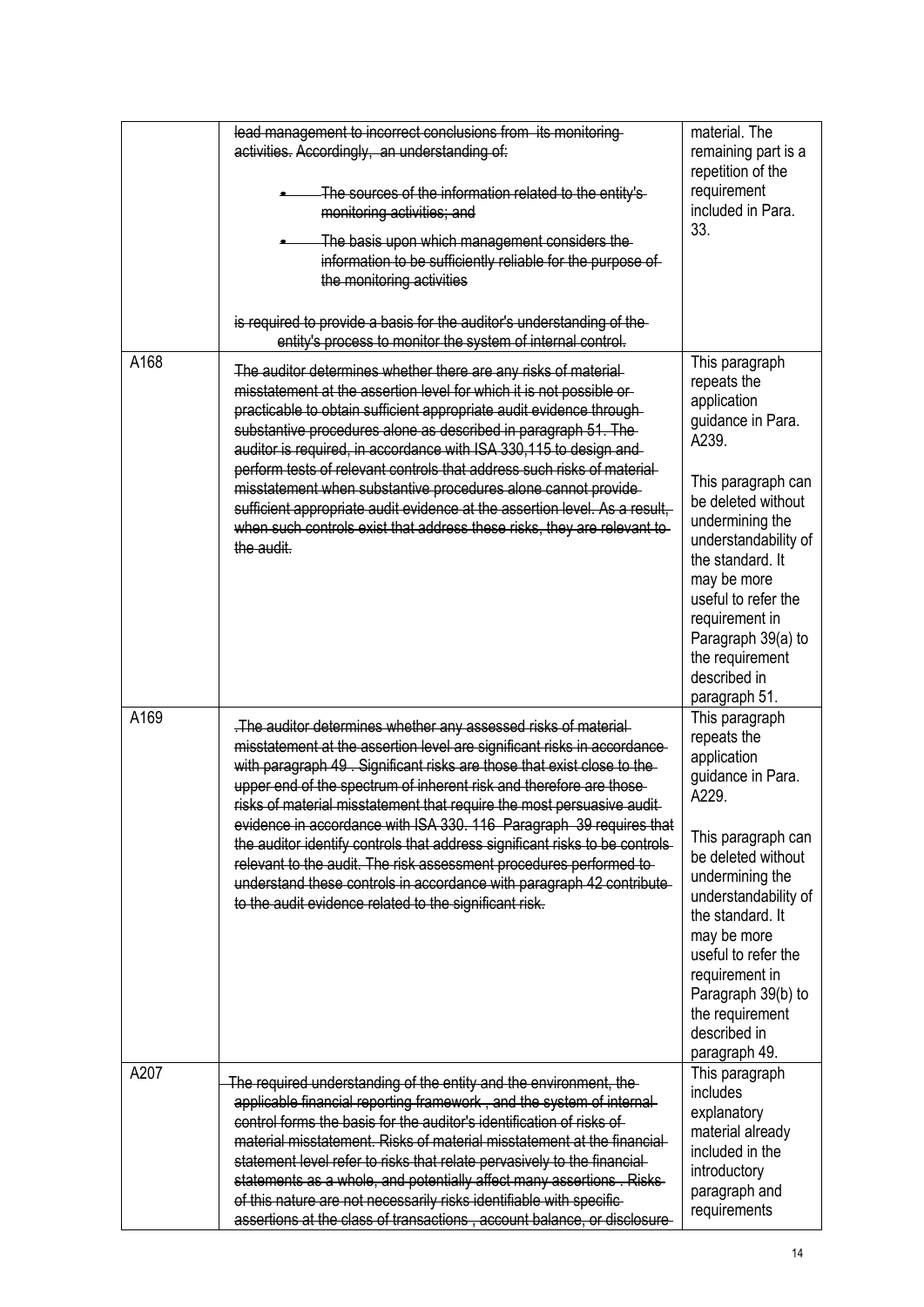|      | level. Rather, they represent circumstances that may pervasively<br>increase the risks of material misstatement at the assertion level.                                                                                                                                                                                                                                                                                                                                                                                                                                                                                                                                                                                                                                                 | specified in Para.<br>45. There is also<br>application<br>guidance about<br>pervasive risks of<br>material<br>misstatement in<br>paragraphs A215<br>to A219.                                                                                                              |
|------|-----------------------------------------------------------------------------------------------------------------------------------------------------------------------------------------------------------------------------------------------------------------------------------------------------------------------------------------------------------------------------------------------------------------------------------------------------------------------------------------------------------------------------------------------------------------------------------------------------------------------------------------------------------------------------------------------------------------------------------------------------------------------------------------|---------------------------------------------------------------------------------------------------------------------------------------------------------------------------------------------------------------------------------------------------------------------------|
| A208 | Risks of material misstatements that do not relate pervasively to the<br>financial statements are risks of material misstatement at the assertion<br>level. The identification of risks of material misstatement at the<br>assertion level is performed before consideration of any controls. The<br>auditor does so based on a preliminary assessment of inherent risk-<br>that involves identifying those risks for which there is a reasonable<br>possibility of material misstatement. The assertions to which such risks<br>of material misstatement relate are relevant assertions, and the<br>classes of transactions, account balances and disclosures to which the<br>relevant assertions relate are significant classes of transactions,<br>account balances and disclosures. | This paragraph<br>includes<br>explanatory<br>material already<br>included in the<br>introductory<br>paragraph and<br>requirements<br>specified in Para.<br>45. There is also<br>application<br>guidance about<br>RMM at assertion<br>level in paragraphs<br>A221 to A227. |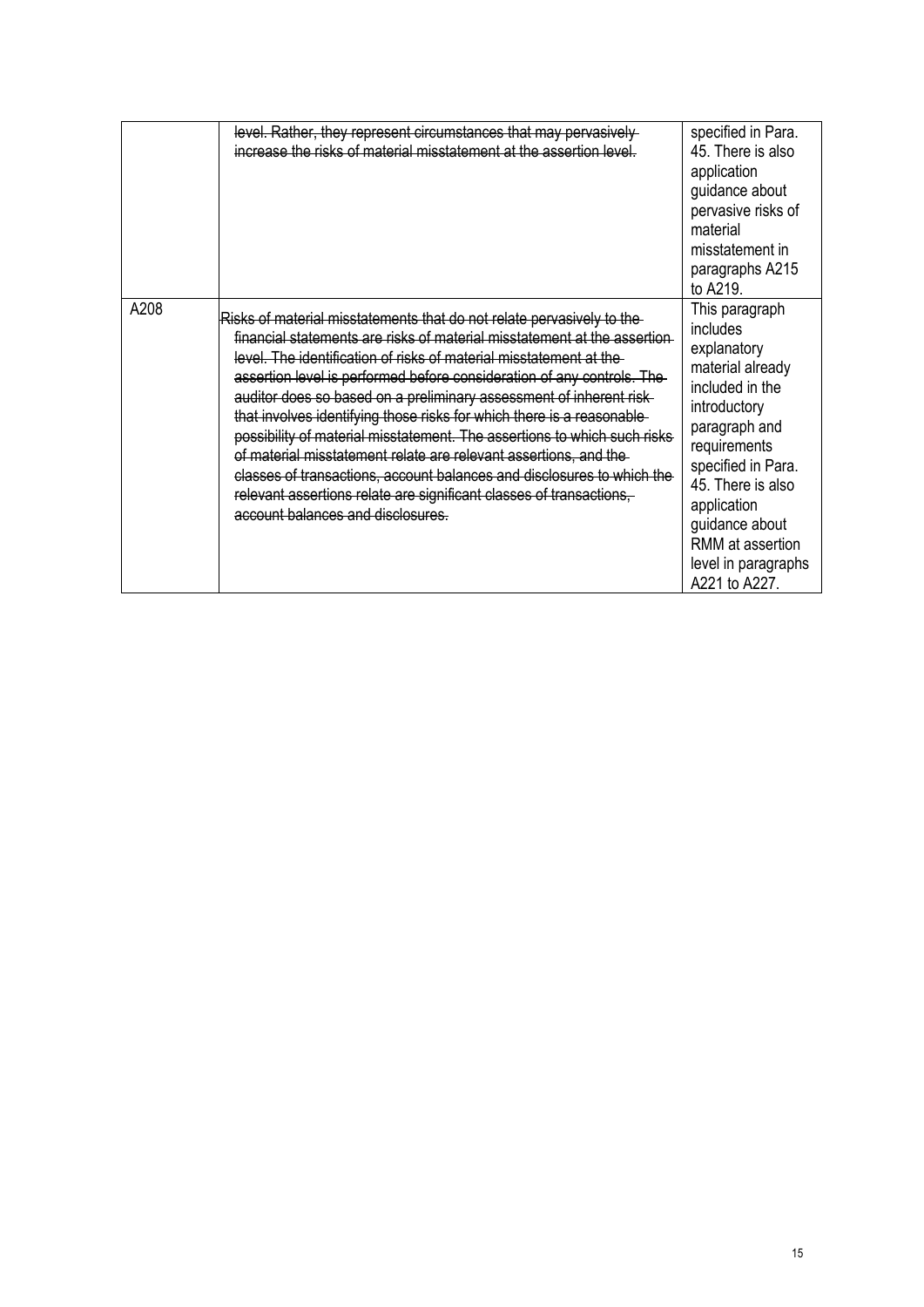Category 2) Explanatory material with an educational nature that can be included in a non-authoritative guidance material instead.

| Paragraph<br>number |                                                                                                                                                                                                                                                                                                                                                                                                                                                                                                                                                                                                                                                                                                                                                                                                                                                                                | The NZAuASB<br>comment |
|---------------------|--------------------------------------------------------------------------------------------------------------------------------------------------------------------------------------------------------------------------------------------------------------------------------------------------------------------------------------------------------------------------------------------------------------------------------------------------------------------------------------------------------------------------------------------------------------------------------------------------------------------------------------------------------------------------------------------------------------------------------------------------------------------------------------------------------------------------------------------------------------------------------|------------------------|
| A42                 | The discussion among the engagement team about the susceptibility of<br>the entity's financial statements to material misstatement:<br>Provides an opportunity for more experienced<br>engagement team members, including the engagement                                                                                                                                                                                                                                                                                                                                                                                                                                                                                                                                                                                                                                       |                        |
|                     | partner, to share their insights based on their knowledge<br>of the entity. Sharing information contributes to an<br>enhanced understanding by all engagement team<br>members.<br>Allows the engagement team members to exchange                                                                                                                                                                                                                                                                                                                                                                                                                                                                                                                                                                                                                                               |                        |
|                     | information about the business risks to which the entity<br>is subject, how the inherent risk factors may affect the<br>classes of transactions, account balances and<br>disclosures, and about how and where the financial<br>statements might be susceptible to material<br>misstatement due to fraud or error.                                                                                                                                                                                                                                                                                                                                                                                                                                                                                                                                                              |                        |
|                     | Assists the engagement team members to gain a better<br>understanding of the potential for material misstatement<br>of the financial statements in the specific areas assigned<br>to them, and to understand how the results of the audit<br>procedures that they perform may affect other aspects of<br>the audit including the decisions about the nature, timing<br>and extent of further audit procedures . In particular, the<br>discussion assists engagement team members in further<br>considering contradictory information based on each                                                                                                                                                                                                                                                                                                                             |                        |
|                     | member's own understanding of the nature and<br>circumstances of the entity.<br>Provides a basis upon which engagement team<br>members communicate and share new information<br>obtained throughout the audit that may affect the<br>assessment of risks of material misstatement or the<br>audit procedures performed to address these risks.                                                                                                                                                                                                                                                                                                                                                                                                                                                                                                                                 |                        |
|                     | ISA 240 requires the engagement team discussion to place particular<br>emphasis on how and where the entity's financial statements may be<br>susceptible to material misstatement due to fraud, including how fraud<br>may occur. 105                                                                                                                                                                                                                                                                                                                                                                                                                                                                                                                                                                                                                                          |                        |
| A44                 | In addition to the intended benefits of the engagement team discussion<br>included in paragraph A42, the engagement team may also have an<br>opportunity to exercise professional skepticism while performing risk<br>assessment procedures, such as through identifying and discussing<br>contradictory information obtained in performing those procedures, as<br>well as in considering whether there are indicators of possible<br>management bias (both intentional and unintentional). Professional<br>skepticism is necessary for the critical assessment of audit evidence,<br>and a robust and open engagement team discussion, including for<br>recurring audits, may lead to improved identification and assessment of<br>the risks of material misstatement. Another outcome from the<br>discussion may be that the auditor identifies specific areas of the audit |                        |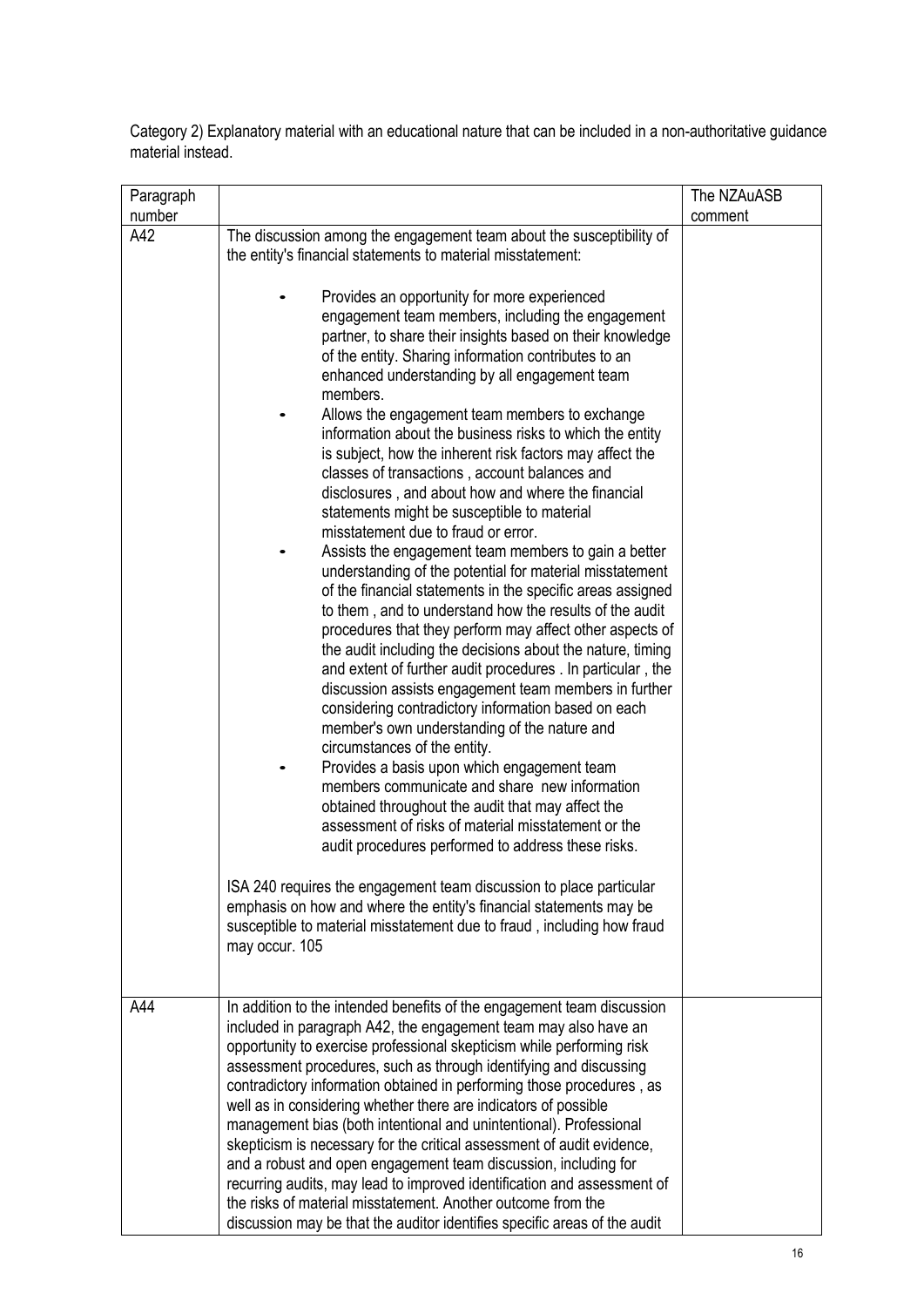| for which exercising professional skepticism may be particularly     |  |
|----------------------------------------------------------------------|--|
| important, which may in turn drive the consideration of those        |  |
| engagement team members who are appropriately skilled to be involved |  |
| in the performance of audit procedures related to those areas.       |  |